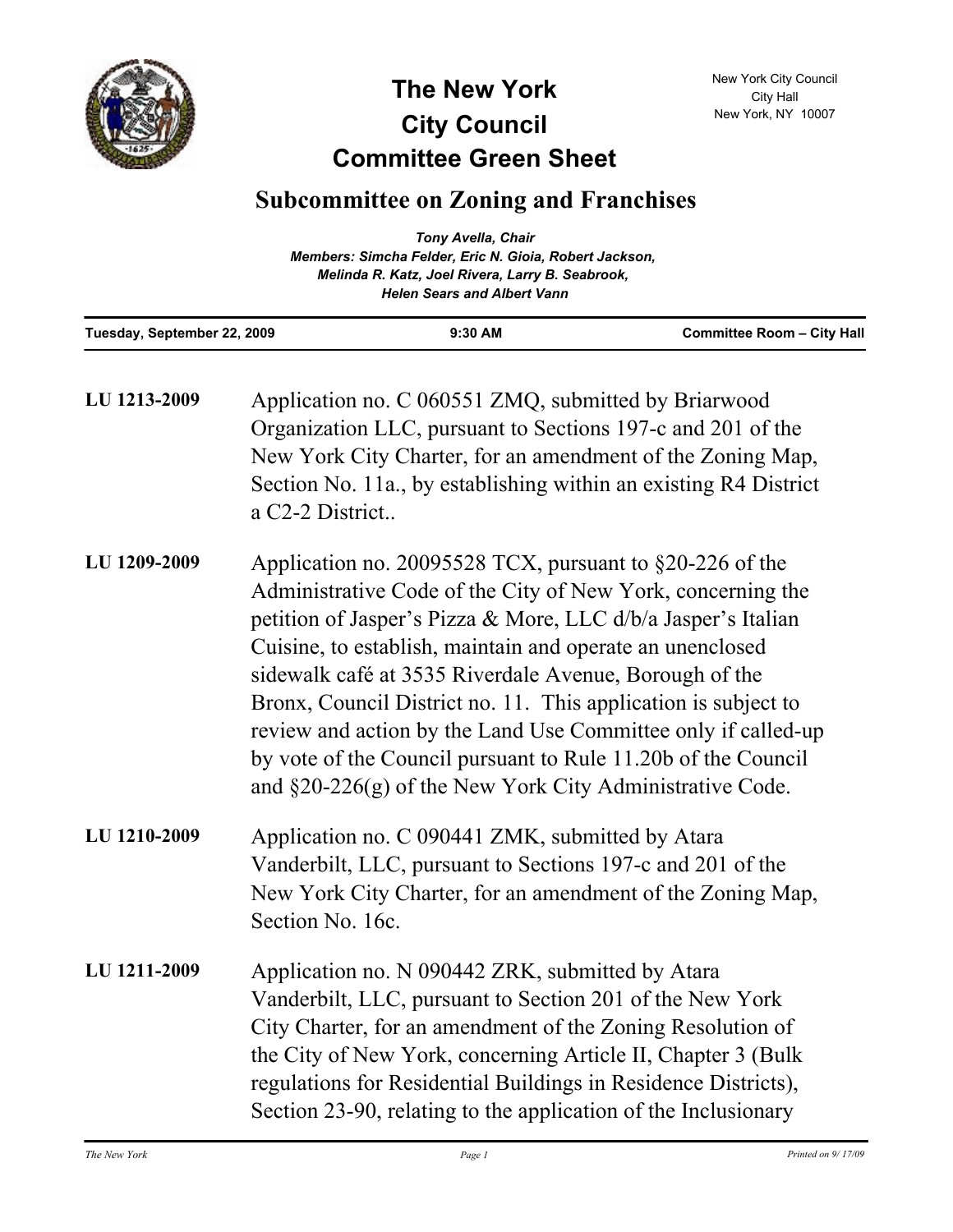Housing Program to R9A districts.

| LU 1212-2009 | Application no. C 090443 ZSK, submitted by Atara Vanderbilt,<br>LLC, pursuant to Sections 197-c and 201 of the New York<br>City Charter, for a special permit pursuant to Section 74-743<br>(a) of the Zoning Resolution to modify requirements of Section<br>23-145, Section 23-852 and Section 35-24 to facilitate a<br>mixed use development on property located at 470 Vanderbilt<br>Avenue (Block 2009, Lots 1, 19, 20, 23, 26, 31-44). This<br>application is subject to review and action by the Land Use<br>Committee only if called-up by vote of the Council pursuant to<br>Rule 11.20b of the Council and $\S20-226(g)$ of the New York<br>City Administrative Code. |
|--------------|---------------------------------------------------------------------------------------------------------------------------------------------------------------------------------------------------------------------------------------------------------------------------------------------------------------------------------------------------------------------------------------------------------------------------------------------------------------------------------------------------------------------------------------------------------------------------------------------------------------------------------------------------------------------------------|
| LU 1214-2009 | Application no. N 090444 ZMK, submitted by the Department<br>of Housing Preservation and Development pursuant to<br>Sections 197-c and 201 of the New York City Charter, for an<br>amendment of the Zoning Map of the City of New York,<br>Section No 12d.                                                                                                                                                                                                                                                                                                                                                                                                                      |
| LU 1215-2009 | Application no. C 090445 ZSK, submitted by the Department<br>of Housing Preservation and Development, pursuant to<br>Sections 197-c and 201 of the New York City Charter, for a<br>special permit pursuant to Section 78-312 (d) of the Zoning<br>Resolution to modify requirements of Section 23-632 to<br>facilitate construction of a mixed use development on property<br>located at 136-50 Flushing Avenue (Block 2033, Lot 1). This<br>application is subject to review and action by the Land Use<br>Committee only if called-up by vote of the Council pursuant to<br>Rule 11.20b of the Council and $\S20-226(g)$ of the New York<br>City Administrative Code.         |
| LU 1216-2009 | Uniform Land Use Review Procedure application no. N<br>090446 HAK, submitted by the Department of Housing<br>Preservation and Development, an Urban Development Action                                                                                                                                                                                                                                                                                                                                                                                                                                                                                                          |